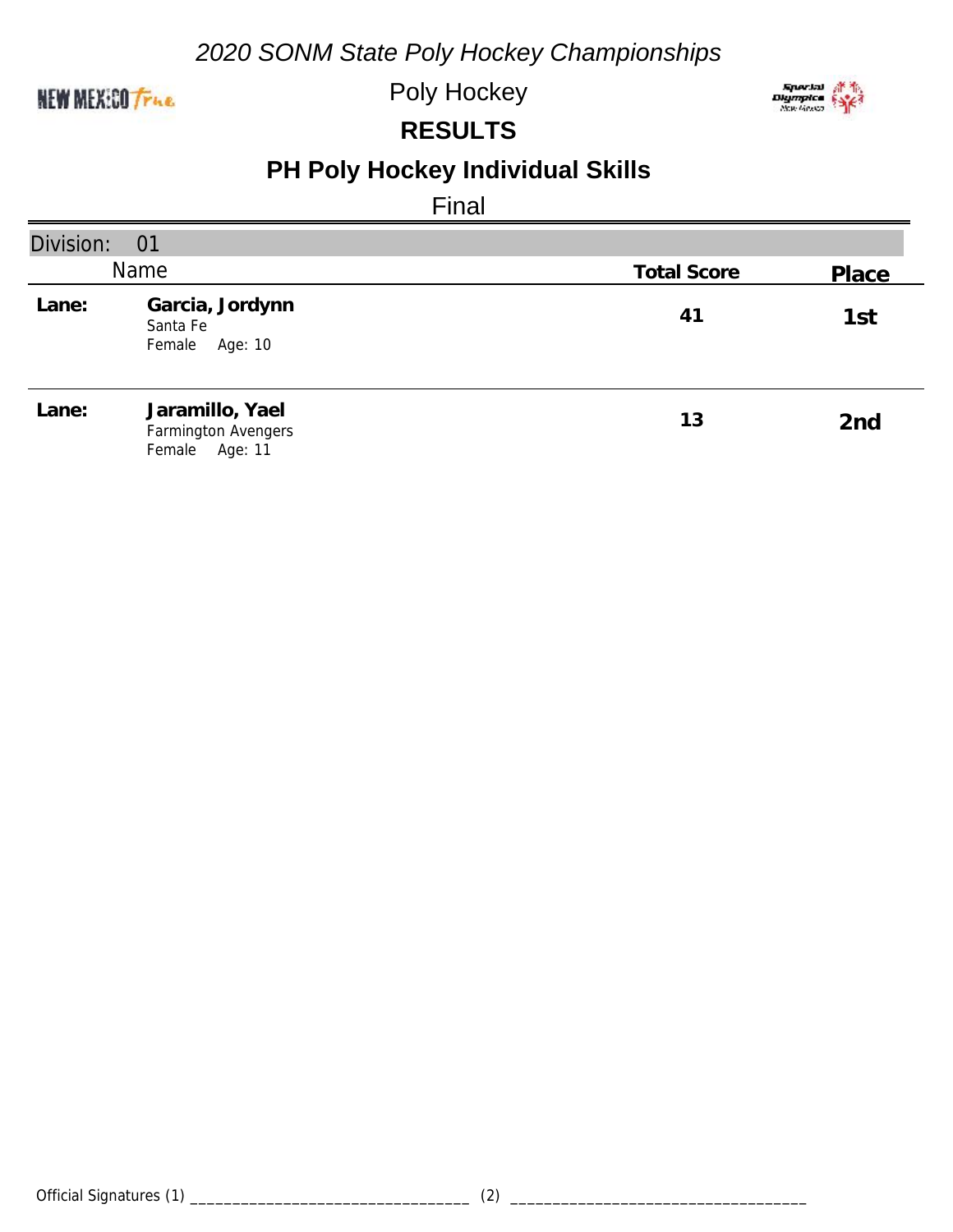

Poly Hockey



|              | Final                                                    |                    |       |
|--------------|----------------------------------------------------------|--------------------|-------|
| Division: 02 |                                                          |                    |       |
|              | <b>Name</b>                                              | <b>Total Score</b> | Place |
| Lane:        | Miller, Karen A.<br>Rio Rancho Rockets<br>Female Age: 29 | 28                 | 1st   |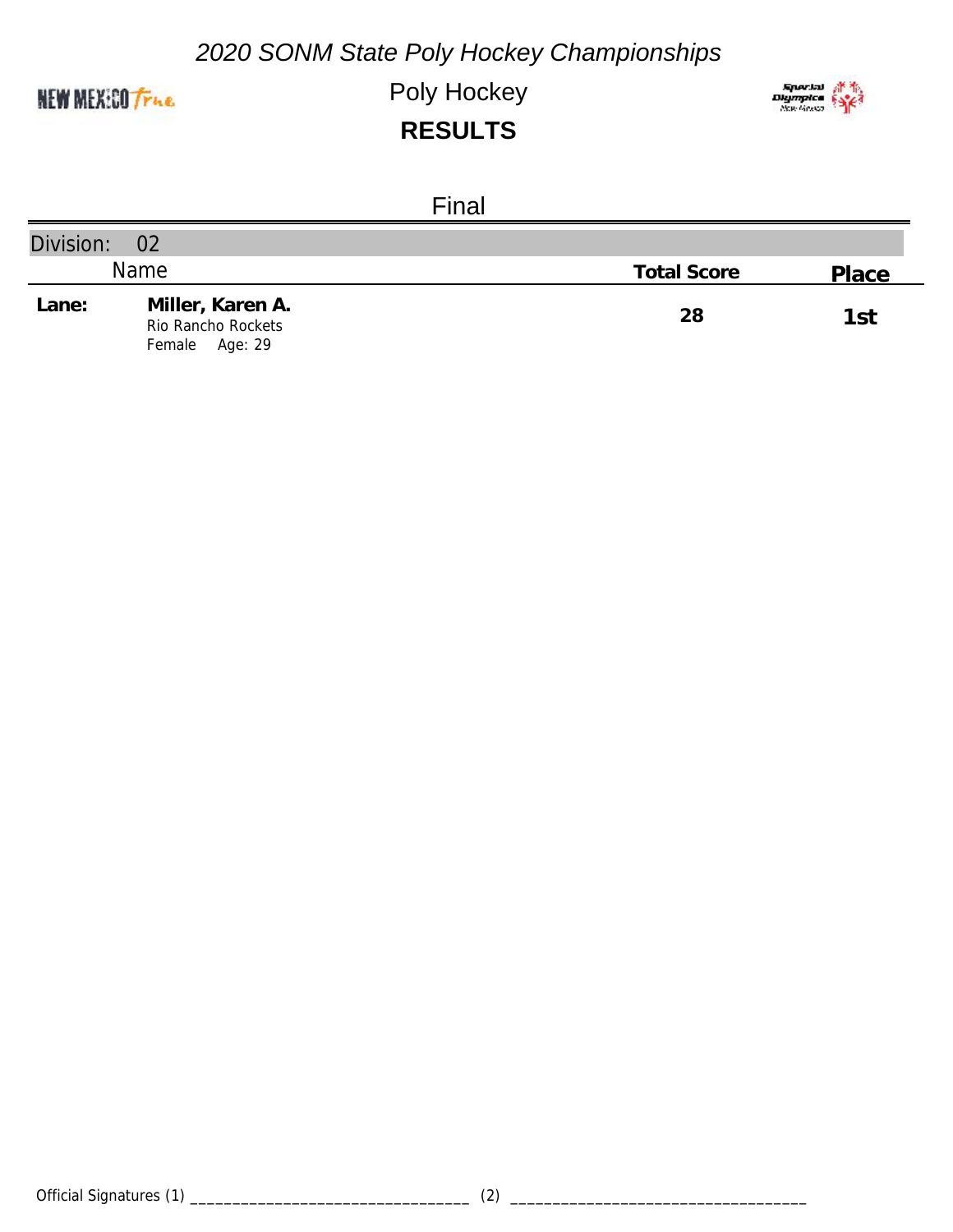

Poly Hockey



|              | Final                                          |                    |       |
|--------------|------------------------------------------------|--------------------|-------|
| Division: 03 |                                                |                    |       |
|              | <b>Name</b>                                    | <b>Total Score</b> | Place |
| Lane:        | Bowen, Jessica<br>Manzano<br>Female<br>Age: 27 | 93                 | 1st   |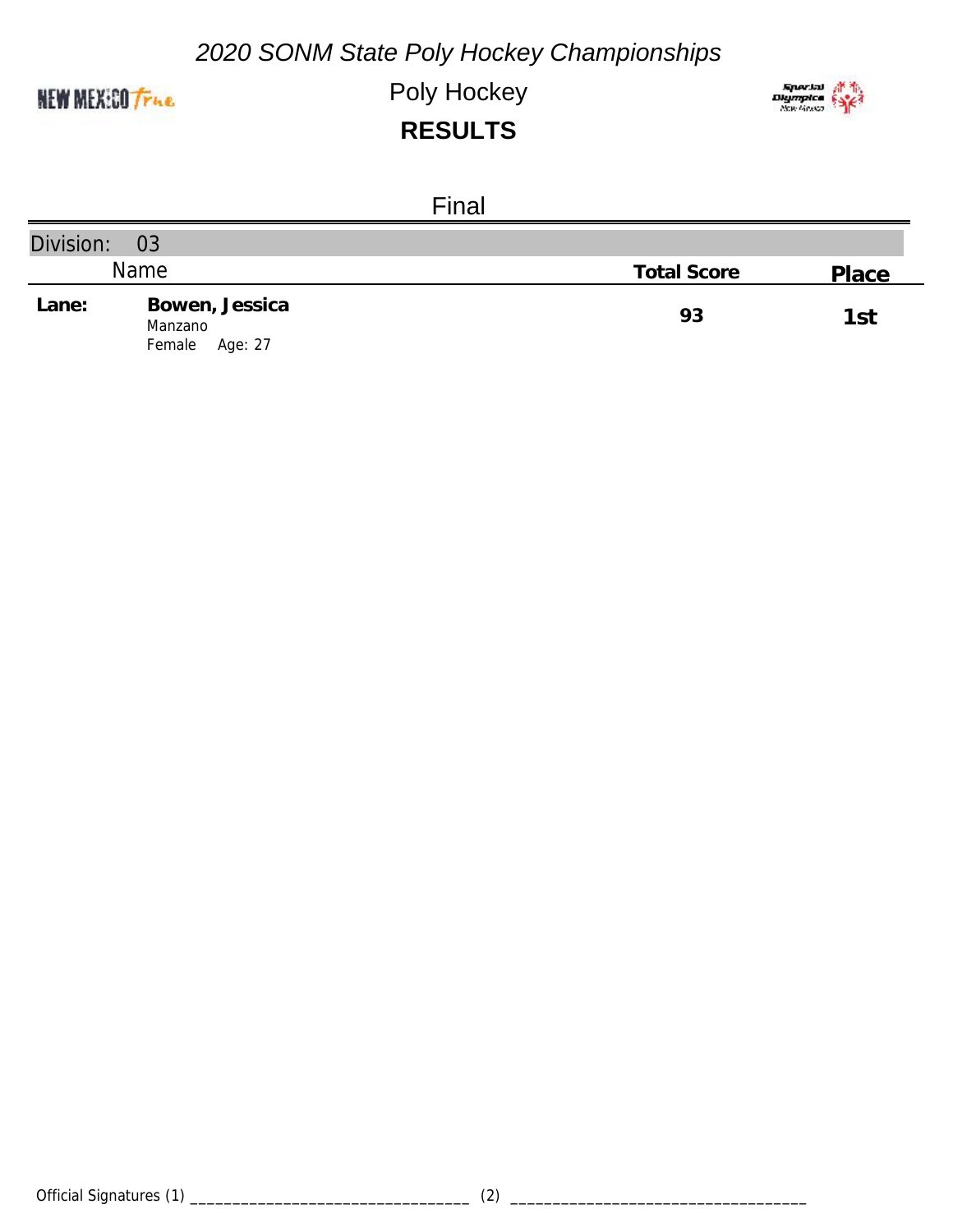

Poly Hockey



|              | Final                                            |                    |       |
|--------------|--------------------------------------------------|--------------------|-------|
| Division: 04 |                                                  |                    |       |
|              | <b>Name</b>                                      | <b>Total Score</b> | Place |
| Lane:        | Richards, Debbie<br>Manzano<br>Female<br>Age: 30 | 100                | 1st   |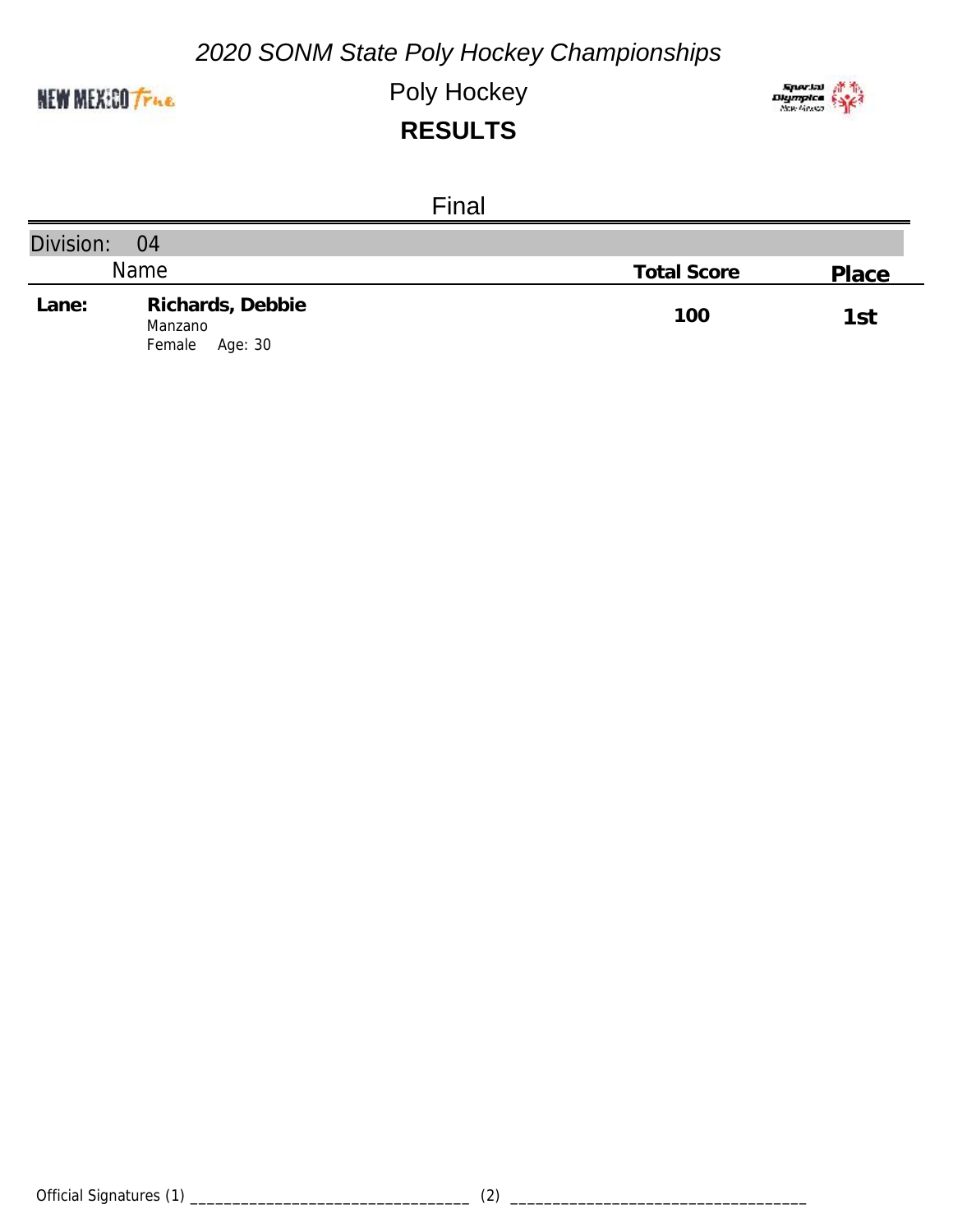

Poly Hockey



|           | Final                                                    |                    |       |
|-----------|----------------------------------------------------------|--------------------|-------|
| Division: | 05                                                       |                    |       |
|           | Name                                                     | <b>Total Score</b> | Place |
| Lane:     | Guanci, Nicole M.<br>Albuquerque Dukes<br>Female Age: 47 | 40                 | 1st   |
| Lane:     | White, Morgan K.<br>Manzano<br>Female<br>Age: 30         | 40                 | 1st   |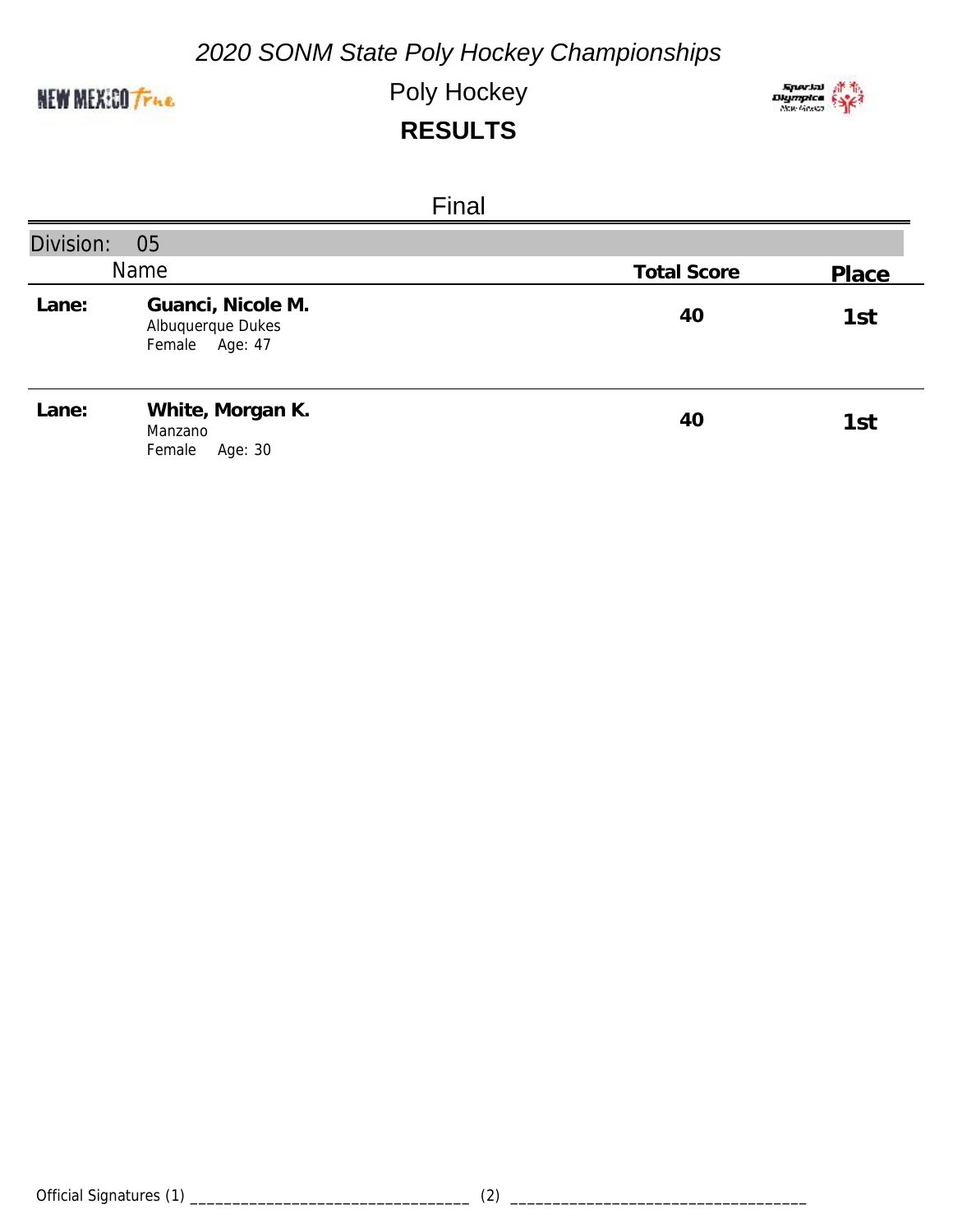

Poly Hockey



|           | Final                                                         |                    |                 |
|-----------|---------------------------------------------------------------|--------------------|-----------------|
| Division: | 06                                                            |                    |                 |
|           | <b>Name</b>                                                   | <b>Total Score</b> | Place           |
| Lane:     | Boetto, Tiffanie A.<br>Santa Fe<br>Female<br>Age: 38          | 71                 | 1st             |
| Lane:     | Florek, Paula Mary<br>Rio Rancho Rockets<br>Female<br>Age: 39 | 51                 | 2 <sub>nd</sub> |
| Lane:     | Britton, Michelle<br>Rio Rancho Rockets<br>Female<br>Age: 31  | 36                 | 3rd             |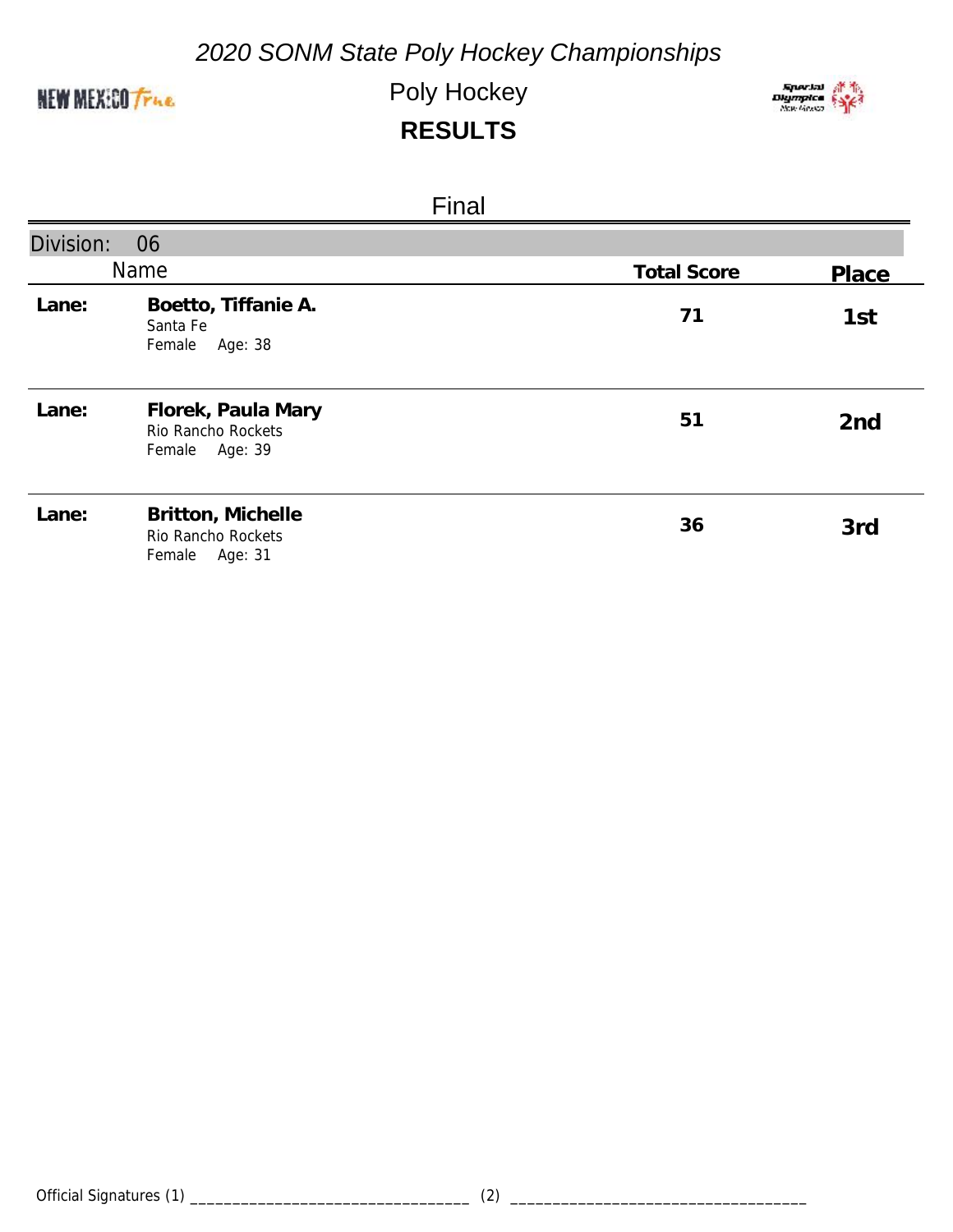

Poly Hockey



|              | Final                                                    |                    |       |
|--------------|----------------------------------------------------------|--------------------|-------|
| Division: 07 |                                                          |                    |       |
|              | <b>Name</b>                                              | <b>Total Score</b> | Place |
| Lane:        | Davis, Caiden<br>Rio Rancho Rockets<br>Age: 11<br>Female | 34                 | 1st   |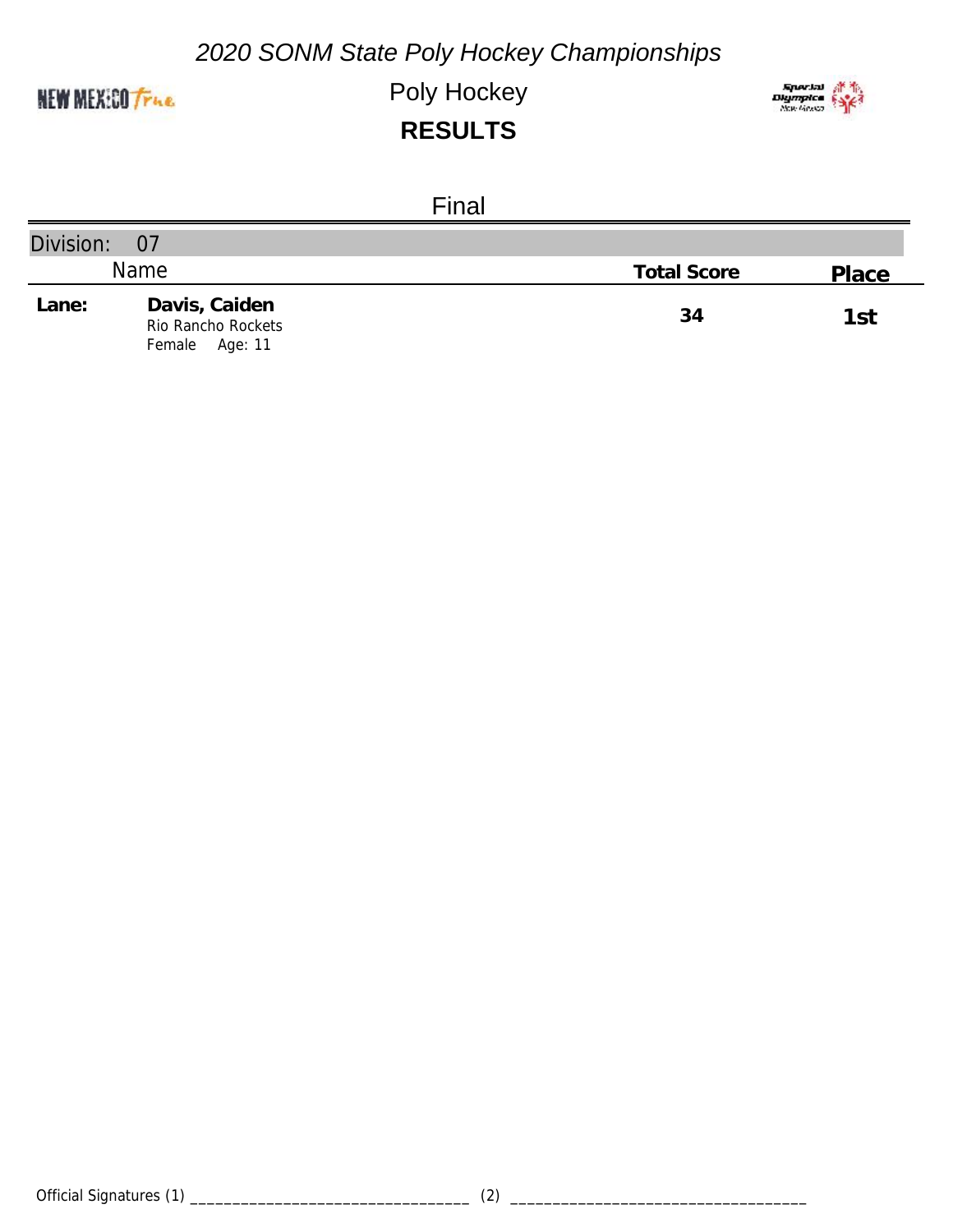

Poly Hockey



|           | <b>Final</b>                                                    |                    |                 |
|-----------|-----------------------------------------------------------------|--------------------|-----------------|
| Division: | 08                                                              |                    |                 |
|           | Name                                                            | <b>Total Score</b> | Place           |
| Lane:     | Torrez-Urioste, Marcos<br>Rio Rancho Rockets<br>Male<br>Age: 12 | 80                 | 1st             |
| Lane:     | Colhoff, Waya<br>Rio Rancho Rockets<br>Age: 9<br>Male           | 76                 | 2 <sub>nd</sub> |
| Lane:     | Self, Josh<br>Manzano<br>Male<br>Age: 13                        | 56                 | 3rd             |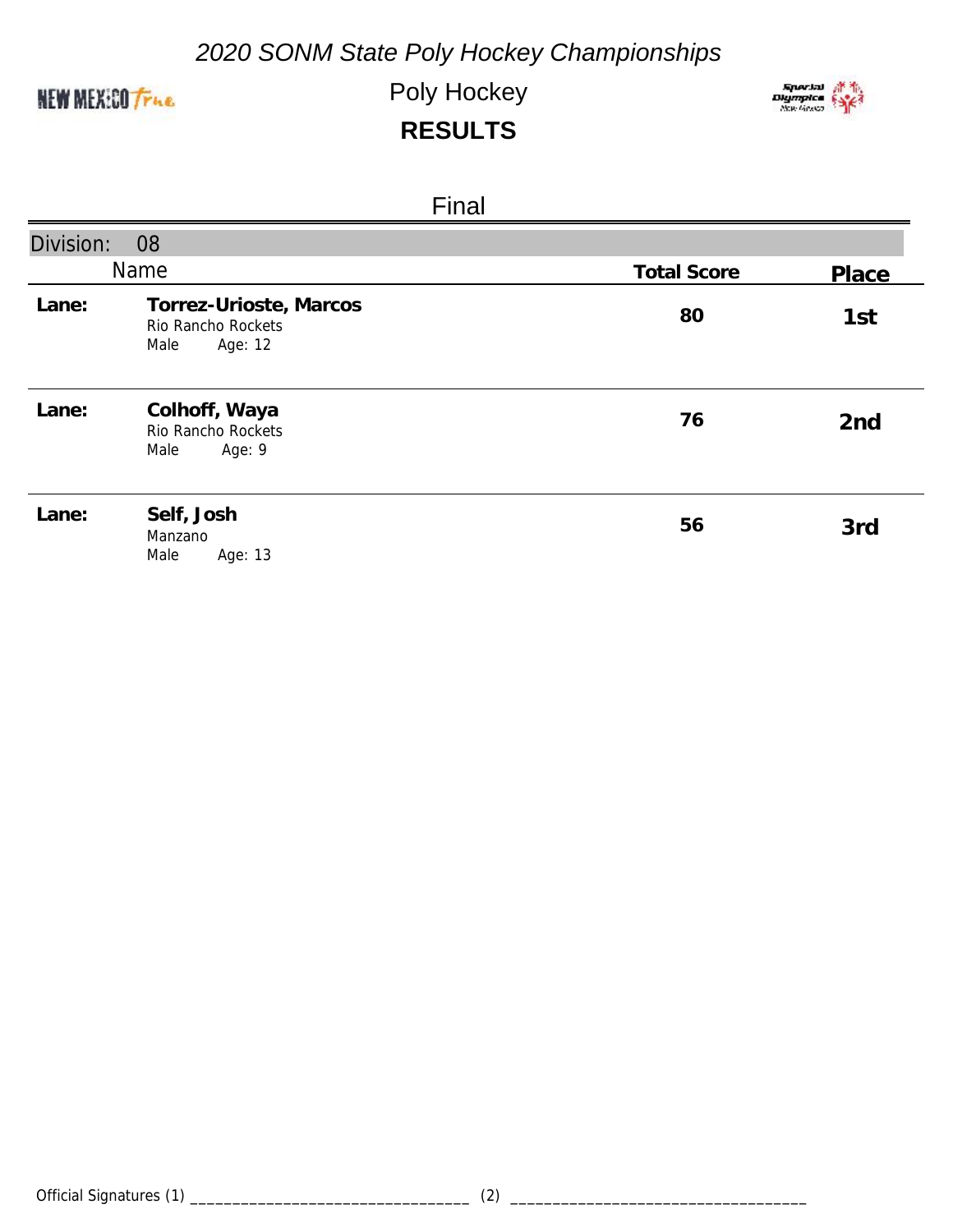

Poly Hockey



|           | Final                                                           |                    |       |
|-----------|-----------------------------------------------------------------|--------------------|-------|
| Division: | 09                                                              |                    |       |
|           | <b>Name</b>                                                     | <b>Total Score</b> | Place |
| Lane:     | Yescias, Alexander J.<br>Farmington Avengers<br>Age: 13<br>Male | 35                 | 1st   |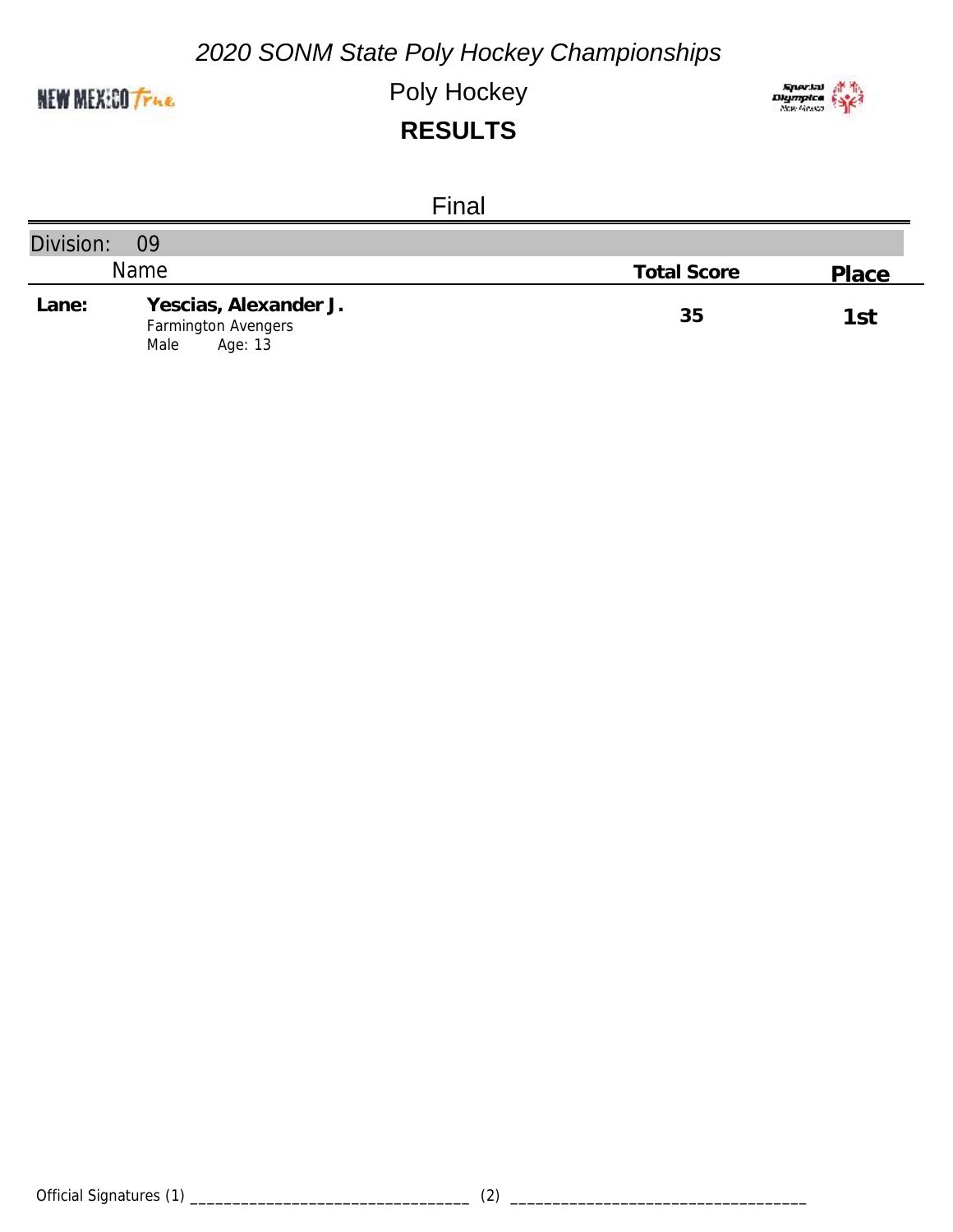

Poly Hockey



|           | Final                                                          |                    |                 |
|-----------|----------------------------------------------------------------|--------------------|-----------------|
| Division: | 10                                                             |                    |                 |
|           | Name                                                           | <b>Total Score</b> | Place           |
| Lane:     | Reddy, Leo Joseph "Joey"<br>San Juan County<br>Male<br>Age: 28 | 4                  | 1st             |
| Lane:     | Hibner, Mathieu<br>Bloomfield<br>Male<br>Age: 23               | 3                  | 2 <sub>nd</sub> |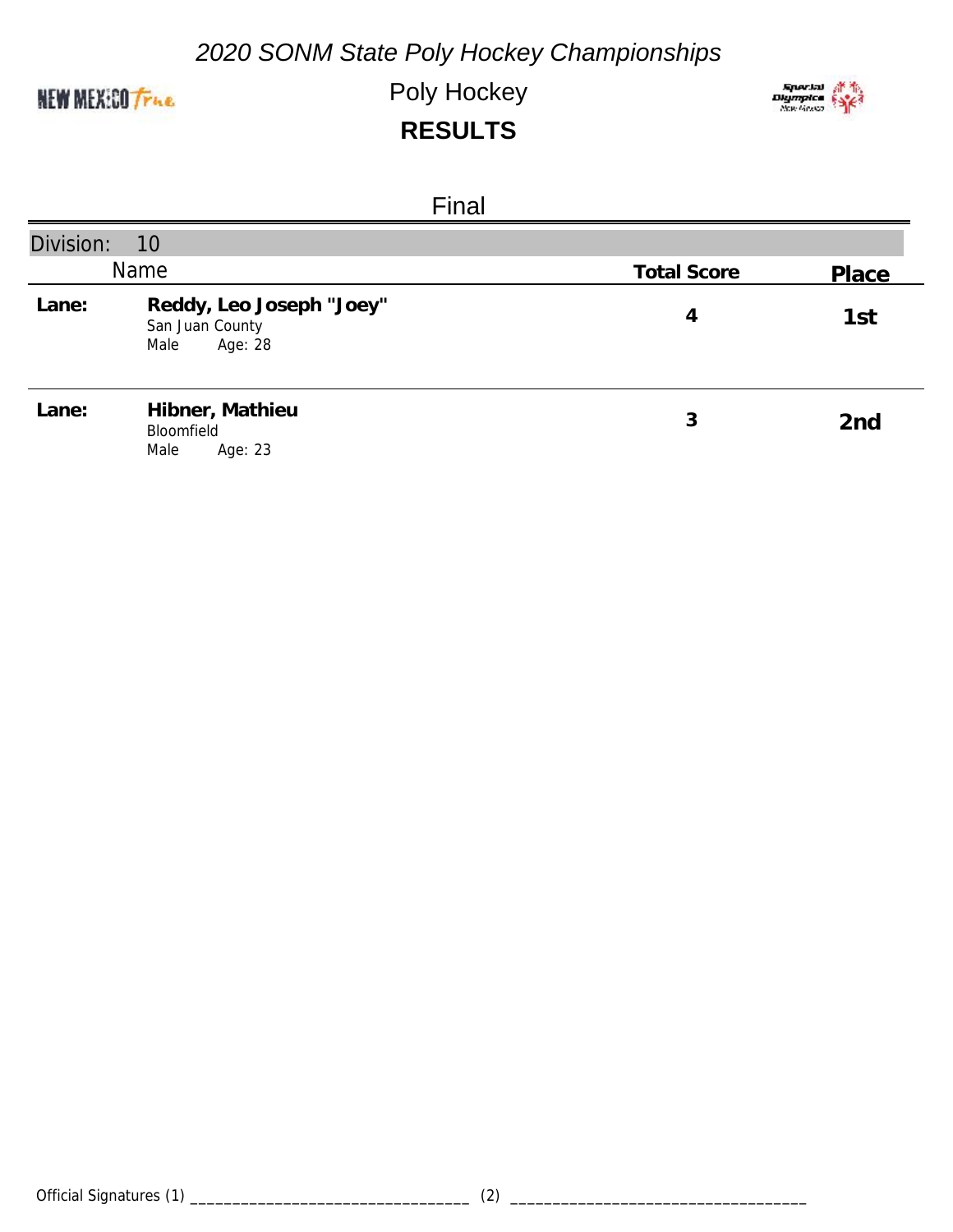

Poly Hockey



|              | Final                                                   |                    |       |
|--------------|---------------------------------------------------------|--------------------|-------|
| Division: 11 |                                                         |                    |       |
|              | Name                                                    | <b>Total Score</b> | Place |
| Lane:        | Castro, Daniel<br>Rio Rancho Rockets<br>Male<br>Age: 26 | 12                 | 1st   |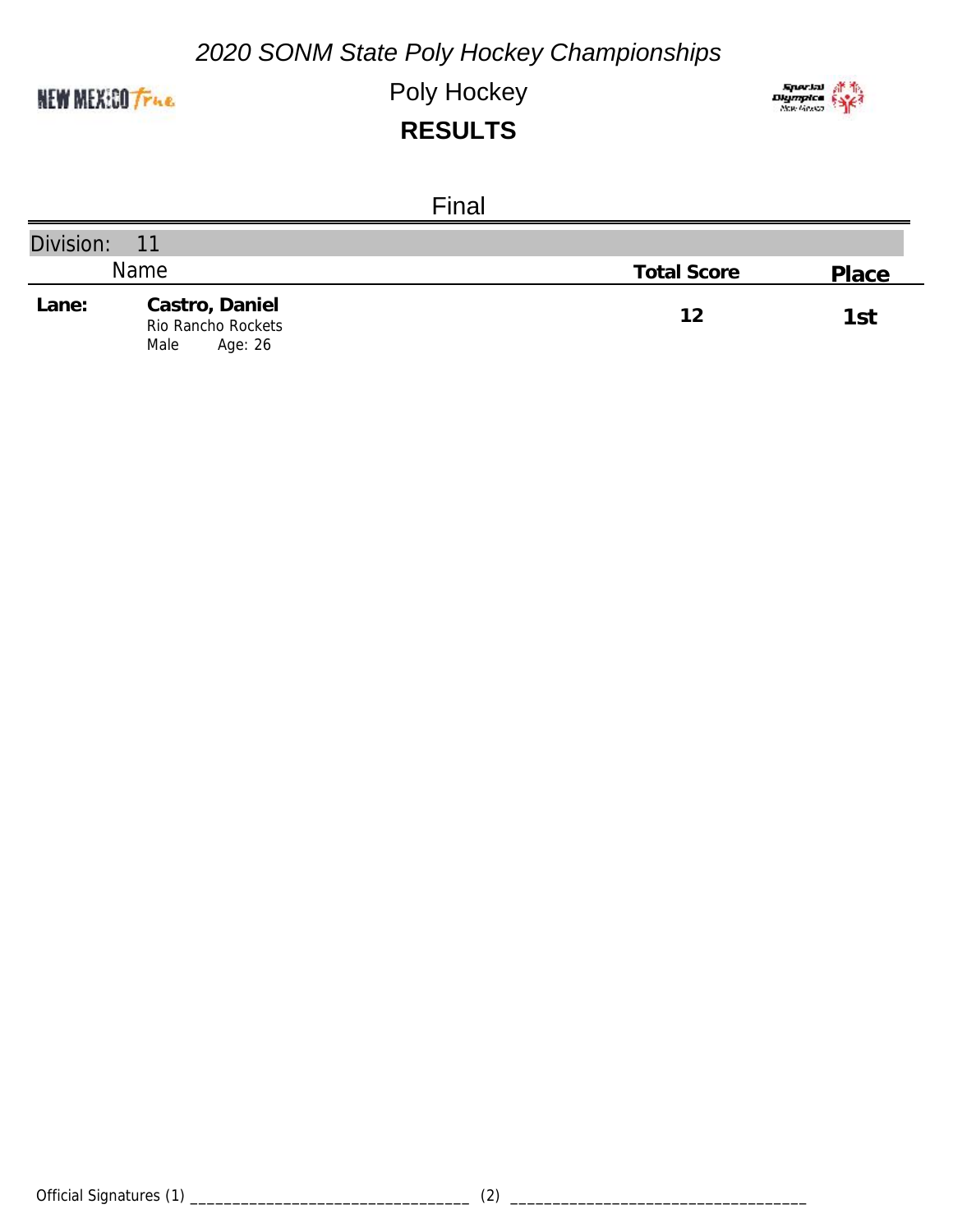

Poly Hockey



|           | Final                                                         |                    |       |
|-----------|---------------------------------------------------------------|--------------------|-------|
| Division: | $-12$                                                         |                    |       |
|           | <b>Name</b>                                                   | <b>Total Score</b> | Place |
| Lane:     | Torgerson, Joshua L.<br>Rio Rancho Rockets<br>Age: 38<br>Male |                    | 1st   |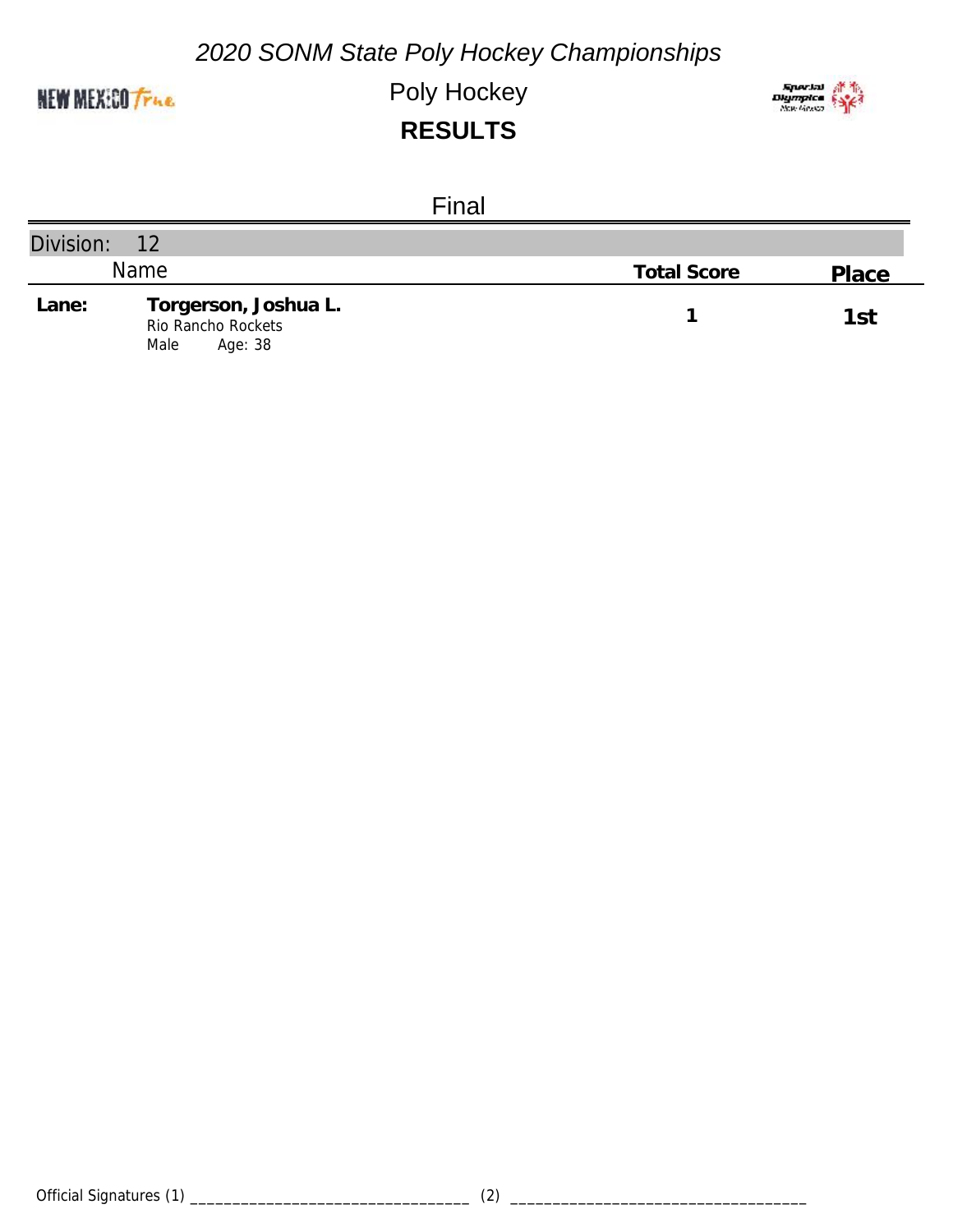

Poly Hockey



|           | Final                                              |                    |       |
|-----------|----------------------------------------------------|--------------------|-------|
| Division: | 13                                                 |                    |       |
|           | <b>Name</b>                                        | <b>Total Score</b> | Place |
| Lane:     | Elkins, Chas<br>San Juan County<br>Age: 44<br>Male | 13                 | 1st   |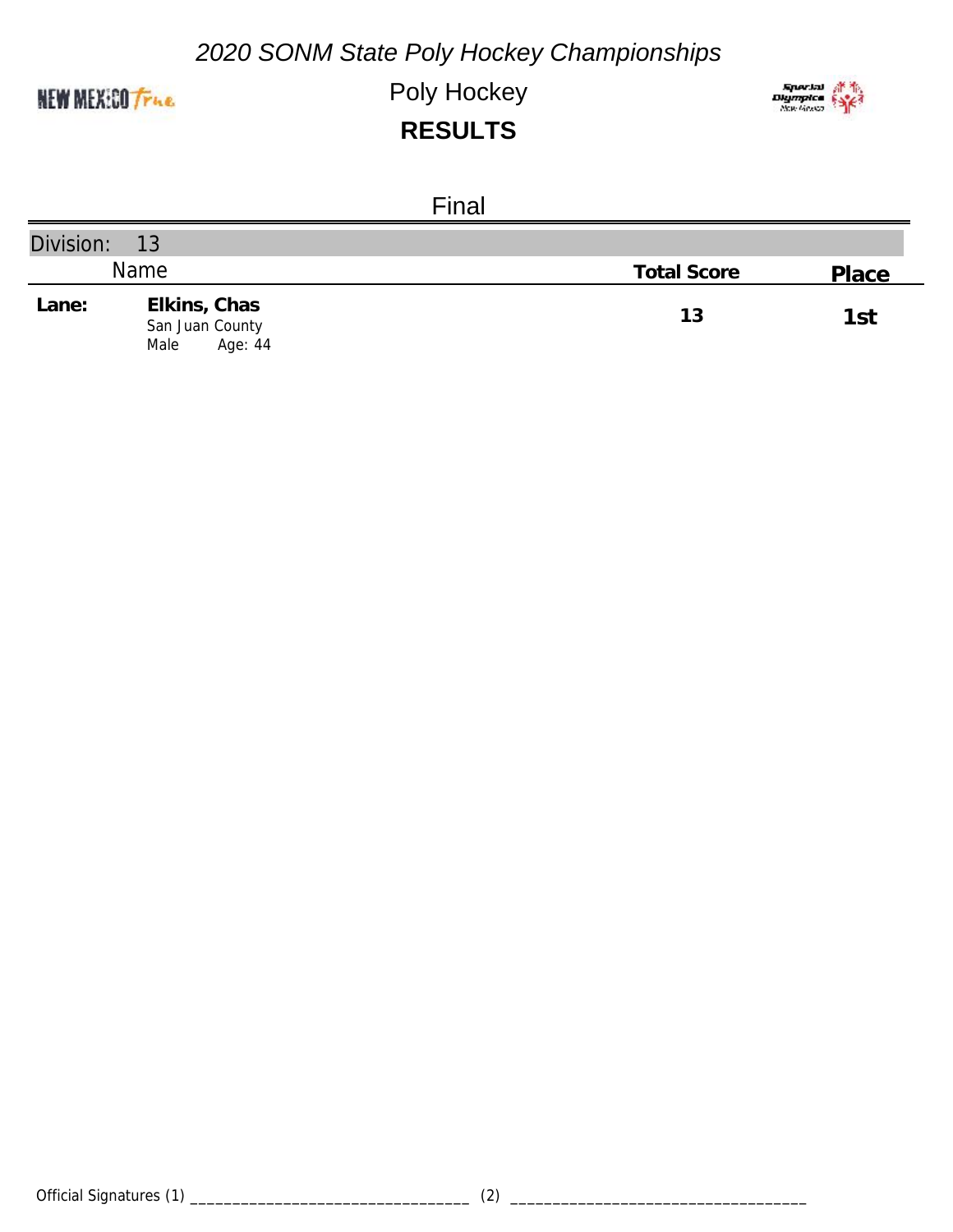

Poly Hockey



| Final     |                                                          |                    |                 |  |  |
|-----------|----------------------------------------------------------|--------------------|-----------------|--|--|
| Division: | 14                                                       |                    |                 |  |  |
| Name      |                                                          | <b>Total Score</b> | Place           |  |  |
| Lane:     | Swanson, Nathaniel<br>San Juan County<br>Age: 38<br>Male | 29                 | 1st             |  |  |
| Lane:     | Nickerson, Randy Lee<br>Bloomfield<br>Male<br>Age: 56    | 25                 | 2 <sub>nd</sub> |  |  |